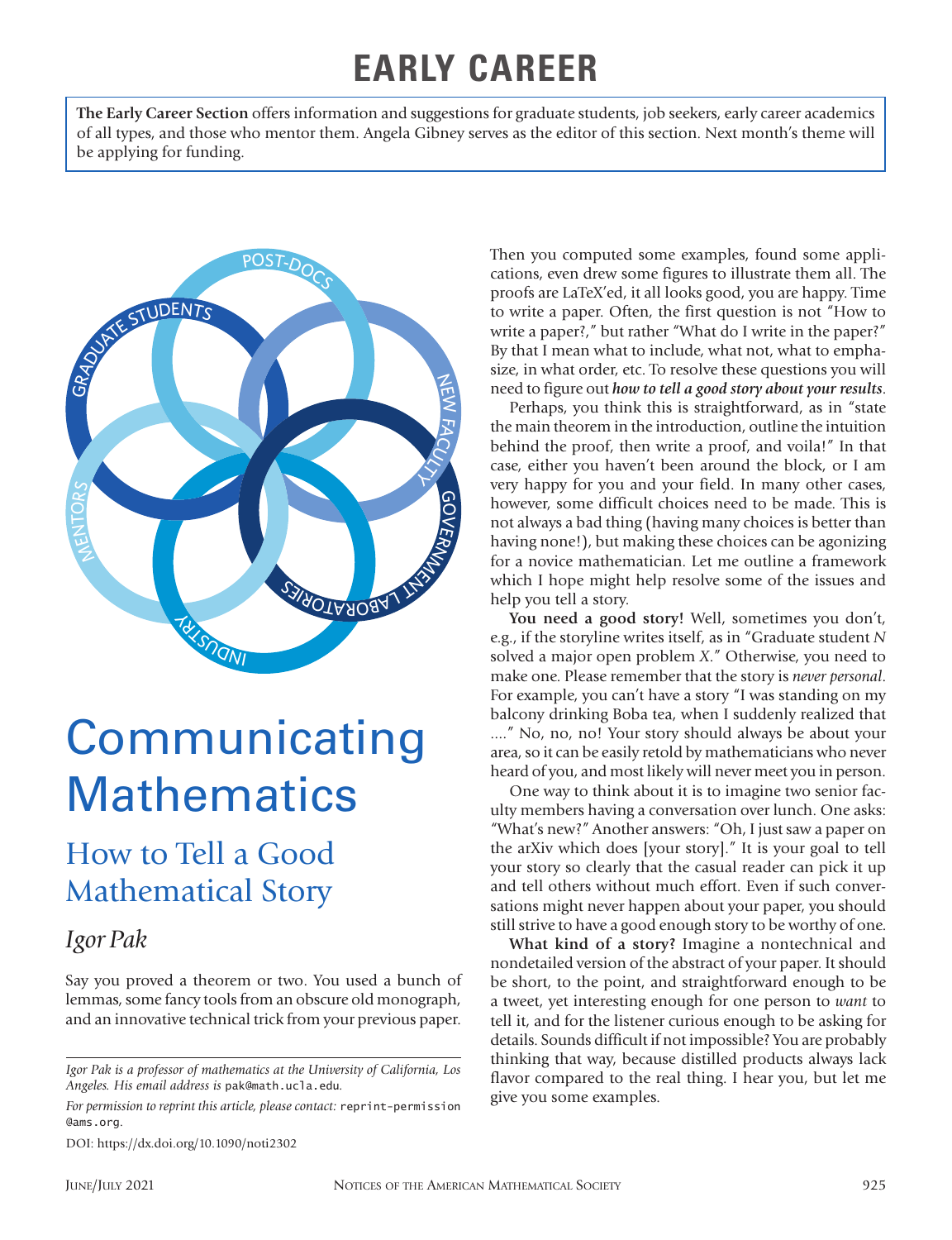Take Aesop's fable *The Tortoise and the Hare* written over 2500 years ago.<sup>1</sup> The story would be "A creature born with a gift procrastinated one day, and was overtaken by a very diligent creature born with a severe handicap." The names of these animals and the manner in which one lost to another are less relevant to the point, so the story is very dry. But there are enough hints to make some readers curious to look up the full story.

Now take *The Terminator*, the original 1984 movie.2 The story here is (spoiler alert!) "A man and a machine come from another world to fight in this world over the future of the other world; the man kills the machine but dies at the end." If you are like me, you probably have many questions about the details, which are in many ways much more exciting than the dry story above. But you see my point— this story is a bit like an extended tag line, yet interesting enough to be discussed even if you know the ending.

**How do you come up with a story?** That's usually not too hard. Look objectively at your results. Which one is the most important? That is, which of the many theorems, lemmas, examples, and applications do you want people to discuss over lunch? This is your *Main Result*, which is a starting point of the whole story.

Now answer these questions: Why is your Main Result so important? What applications does it have? What is the history of this problem? What made it possible for you to prove that, while nobody else before could? Give the most interesting answer to either of these questions, to a nonexpert in one or two sentences. Now that's your story!

**Examples of good stories.** Sometimes the stories are simple:

- (1) "We use tools from the field *pqr* to resolve a major open problem *X* in the field *abc*."
- (2) "We generalize the results in the recent breakthrough paper [M] to work under weaker assumptions."
- (3) "Our recent paper [FGH] provides a theoretical framework for computing [something]. In this paper we go over the various special cases, rederiving and generalizing some earlier work [of others] and computing [something] in several new special cases."
- (4) "We study the problem *X* in the field *abc*. We point out a crucial mistake in [M]'s proof of *X* and show that in fact *X* fails in some cases. In a positive direction, we show that [M]'s proof can be salvaged in a special case *X*ʹ by employing a recent tool in our recent paper [FGH]. This implies that the classical conjecture *Y* proved in [M] by using *X* remains true, since *X*ʹ suffices to prove *Y*."

Great! In all these cases nothing else is needed. Some stories are not particularly interesting, but that reflects the contents of the papers. Note that the stories do not have to be short. In fact, they have to get longer when the logical

<sup>1</sup>*See, e.g.,* http://read.gov/aesop/025.html *and* [https://w.wiki](https://w.wiki/jkh) [/jkh](https://w.wiki/jkh)*.* 

structure of the paper is convoluted. Do not aim to make such stories even shorter—that would be a disservice to the reader.

**Avoiding weak and unconvincing stories.** Let us go over some examples:

- (5) "We give a new proof of theorem *X*, which is both shorter and more elegant."
- (6) "We aim to resolve an open problem *X*. In this paper we give a new proof of a special case *X*ʹ which was first proved in [M]. In the next paper we hope to prove *X* using this approach."
- (7) "Our goal is to prove a major conjecture *Y* in the area *pqr*. However, in this paper we are able to resolve only a special case *Y*ʹ. While *Y*ʹ is of little interest in *pqr*, by using the results in [M] we were able to translate *Y*ʹ to the language of the area *abc*, where the results appear more natural."

Neither of these stories are especially convincing. For example, the use of "elegant" in (5) is entirely subjective. More importantly, (5) leaves out a crucial detail about the innovation in tools that were able to make the proof shorter. Having "simple" as opposed to "short" proofs is actually quite important for both teaching and future research, but if you are using essentially the same tools and tricks as the previous paper, the changes are minor perhaps. Perhaps your proof is "shorter" only because you omit some easy calculations. Can you use your proof to obtain *any*, even minor, generalization of *X*, which the earlier proofs wouldn't be able to? Your story needs to answer these questions.

Next, the story (6) is even less convincing. On top of issues with (5), it begs the questions "Why can't you just wait and write the *next paper*?" Or perhaps "Can you prove at least some new special case *X*<sup>"</sup> of *X*?<sup>"</sup> If you don't have good answers to these questions, then the reader (or the editor, referee, etc.) will simply dismiss the speculative nature of the story.

Finally, the story (7) is inherently weak. Are you aiming the paper to be read by experts in the area *pqr*, or in the area *abc*? If it's the former, then they don't care about *Y*ʹ as you admit yourself. They don't care about *abc* either, which is why they are working in *pqr*. Why should they read the paper then? Similarly, the *abc* people may or may not be able to see that these results are really new and interesting. Since you don't seem to care about *abc*, and are only using it as an afterthought to justify your paper, why should they care what you have to say? Without doing some legwork and deep diving into *abc*, this story just doesn't fly.

Let us emphasize that even though the stories are bad, the papers with these stories could be very good, and the results in fact could be very interesting. The authors just need to work harder to rewrite them from a different perspective.

**How true should your story be?** This is a point where many novice writers stumble. First, let's be clear—on facts, results, mathematical implications, prior work, references,

<sup>2</sup>*See, e.g.,* https://w.wiki/jkv*.*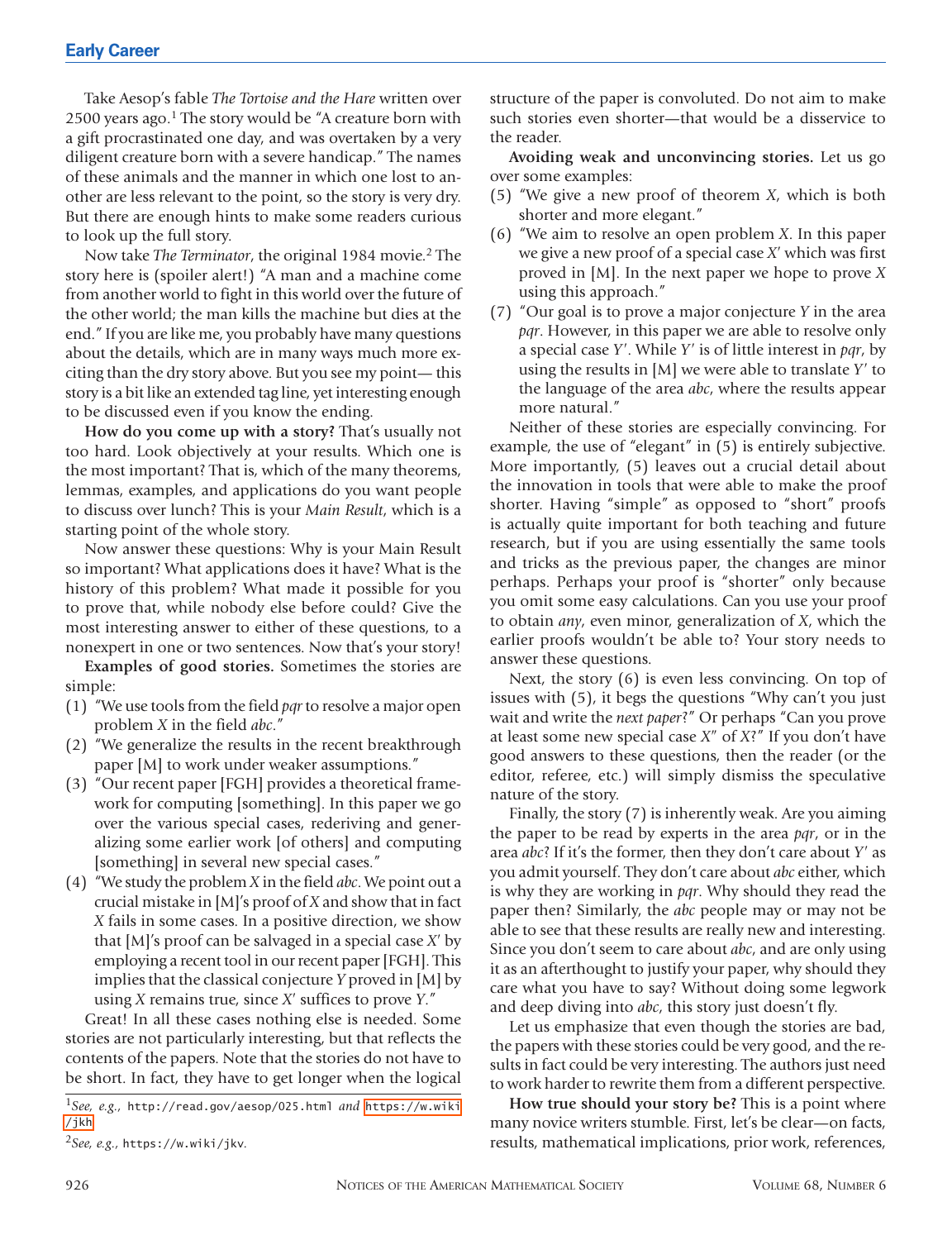etc., you must be completely, 100% correct. There is no room for flexibility here. Yes, this includes historical discussions. If you don't know some references, then search for them online, ask somebody, or pose a question on MathOverflow if you are completely stuck. Figure it out! But definitely don't try to write your guesses and hope for the best.

On the other hand, when it comes to the story, you can make it up. In fact, if it serves the interests of your field, you *should* do this. Because, remember, the story is not about you but about your field! Obviously, made up stories can be much more interesting than the real stories. For example, nobody over the age of four thinks that the *Cinderella* cartoon is a real story. People watch it for a completely different reason—to be entertained. And when it comes to math papers, it's your job as well.

If this sounds abstract and a little confusing, let me give you an example. Say, you come up with a clever trick which you used in your previous paper [FGH] to prove a minor result in your area *pqr*. You like the trick and hope it applies elsewhere. You lament to your colleague *U*, who suggests looking through Chapter 13 in the monograph [Q] on *abc.* You go through the whole chapter and discover that your trick remains useless everywhere, with a notable exception of an open problem *X* at the end. To your shock and surprise, your trick completely refutes *X* in higher dimensions. That's a terrible story with a happy ending. Here is a much better story, expanded for the emphasis:

(8) "There is a well-known open problem *X* in the classical area *abc*. For several decades, various people established *X* in dimensions up to 8; see [Q, §13]. Moreover, [M] established *weak-X* in all dimensions. We prove that *X* fails in dimensions  $\geq$  12 by using a trick from our [FGH] in the area *pqr*. As a consequence, it follows that *weak-X* is the best possible in full generality. On the other hand, there is only so much room to extend positive results to dimensions beyond 8. While in dimensions 9 to 11 problem *X* remains open, our tools suggest a possibility to completely resolve the problem in these dimensions using some heavy computer computations."

Now that's a good story! It's not how it all happened, of course. If anything, it's mildly misleading, but it's literally correct and even somewhat inspiring. Congratulations! Just don't forget to thank *U* profusely in the *Acknowledgments*.

**Ok, you have a good story, now what?** Tell the story! Build first the *Introduction*, and then the rest of the paper around your story. Discard everything irrelevant. Go through the literature to get the references in support of your story. Figure out the exact history of the problem that would further highlight your story. When the references seem to point in the other direction as in (4) above, take pains to carefully explain what's going on. Some of that history will go into the *Introduction*, some into the *Final* 

*Remarks*, but you need to get this done as well as you possibly can.3

This is harder than it looks. Some of your results may not fit the story. Should you discard them? This is all field dependent, but usually the answer is yes. The idea is that you don't want to spoil your story and distract the reader from your own main results by cluttering the paper. Sometimes less is more, indeed.

It also depends on the results to some extent. Say, your main theorem is great and gives new general bounds which improve upon many previous bounds, both general and in special cases. At the same time your tools can be strengthened in some earlier case of interest to prove an even better bound. Should you include this example? This might depend on how long the example is and how separable it is from the proof.

Say, your example or an application is only a page long, and you must use many of the lemmas from the paper. Then it's ok to include it at the end of the paper, once you have made your point, so to speak. However, if your example is a lengthy technical calculation and uses your main theorem as a black box, make it into a separate paper, sort of a follow-up to the main paper. Same if you have many different examples and special cases that you analyzed. Unless these are really short, they are best published separately. This also depends on how tolerant a particular area of mathematics is to longer papers, the type of journal you aim to submit, etc.

It often happens that the side example just does not stand as a separate paper. Well, tough bananas! If you are desperate to make it public you can include it as an appendix to your paper on the arXiv, but definitely do not submit it to a journal with the main paper. Let it sit unpublished until you get further results in this direction. Once you find enough of such results to publish a new paper, update the arXiv of the old paper to clearly reflect that.

Sometimes, your paper is between two fields. While you aim to tell the story of one field, say *abc*, which is where the main applications are (cf.  $(1)$  and  $(7)$ ), you may still want to tell the story of another field *pqr* at least briefly. This is totally OK, and many people do that. In fact, a "story within a story" is a routine literary device.<sup>4</sup> Just don't go berserk with a "story within a story within a story," the *Cloud Atlas* style.

To write a story within a story, you write the whole paper as if the second story doesn't exist. Write the main story including the main results in *abc*, but right before the proofs insert a separate section outlining the connections and applications to *pqr*. People in *abc* will skip this section, but people in *pqr* will be grateful. Just make sure to make this section as self-contained as possible.

<sup>3</sup>*For more on this, see I. Pak,* How to write a clear math paper*, J. Hum. Math. 8 (2018), 301–328.*

<sup>4</sup>*See, e.g.,* https://w.wiki/jmx*.*